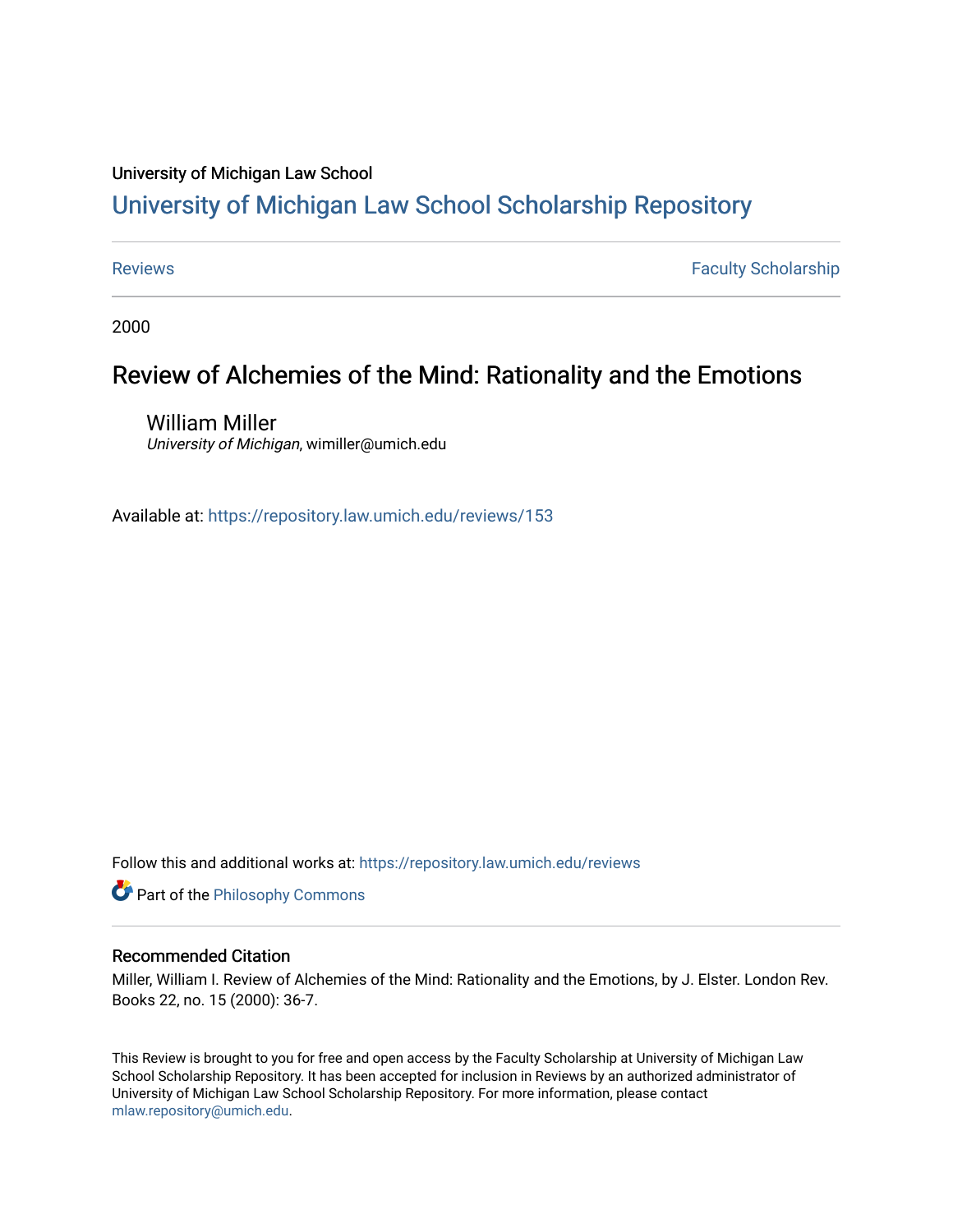

# Proverbs [William Ian Miller](https://www.lrb.co.uk/contributors/william-ian-miller) William Line Mind: Proveds, son Eiser (LTB 10 August 2000)<br>
Al. 22 No. 15 ' 10 August 2000<br>
TOVETOS<br>
Villiam Ian Miller<br>
Alchemies of the Mind: Rationality and the Emotions<br>
Alchemies of the Mind: Rationality and the Emoti



by [Jon Elster](https://www.lrb.co.uk/search-results?search=Jon%20Elster). Cambridge, 450 pp., £14.95, March 1999, 0 521 64487 9 SUPPOSE THE MIND: RATIONAL PROPERTIES TO AUGUST 2000<br>
SUPPOSE THE MIND: RATIONALITY AND THE INOTIONS<br>
NUTILIATION THE MIND: RATIONALITY AND THE INOTIONS<br>
SUPPOSE that 16 years ago you had written not one but two superlativ

From anxiety of influence with regard to early versions of yourself, as if, to twist Harold Bloom,<br>
Suppose that 16 years ago you had written not one but two superlative books. Would you suffer<br>
From anxiety of influence w your early self now played an insurmountably glorious Milton to your later romantic phases? Did Shakespeare say to himself: 'No way I can beat Hamlet, so why write again?' Jon Elster wrote two gems in the 1970s and 1980s, Ulysses and the Sirens and Sour Grapes. Not that they have deterred him from publishing at a stupendous rate since, though he has never recaptured that earlier refulgence. In Alchemies of the Mind, he explicitly means to revisit Sour Grapes, to add emotions to the more unabashed rational-choice style of the earlier work. What he gains in nuance he loses in freshness and surprise, but not all that much. If Sour Grapes was his Hamlet, Alchemies is his Cymbeline; the book is too long, but it gives much pleasure and instruction. **EXECUTE:**<br>
Although stress is a collection of five substantial essays, almost five books in one. All but the first feature<br>
Although stress are collected of the substantial estate of the substantial estate of the first f **EXED**<br>
Sources and August 2000<br> **EXECUTES**<br>
Sources and August 2000<br> **EXECUTES**<br>
Sources and August 2000<br>
CONSERVANCE TRIET CONSERVANCE CONSERVANCE CONSERVANCE CONSERVANCE CONSERVANCE<br>
Sources and the departs ago you had SWEET AND THE INTERT WAS A CONSIDENT THE INTERFERING THE INTERFERING THE INTERFERING THE INTERFERING THE INTERFERING THE INTERFERING THE INTERFERING CONSIDER THE INTERFERING CONSIDER THE INTERFERING CONSIDER THE INTERFERI N WHERE THE SECTION WE WE CONSIDER THE VALUE OF THE VALUE OF THE VALUE OF THE VALUE OF THE VALUE OF THE VALUE OF THE VALUE OF THE VALUE OF THE VALUE OF THE VALUE OF THE VALUE OF THE VALUE OF THE VALUE OF THE VALUE OF THE when the mean standard as  $\mu$  as  $\mu$  as  $\mu$  as  $\mu$  as  $\mu$  as  $\mu$  as  $\mu$  as  $\mu$  as  $\mu$  as  $\mu$  as  $\mu$  as  $\mu$  as  $\mu$  as  $\mu$  as  $\mu$  as  $\mu$  as  $\mu$  as  $\mu$  as  $\mu$  as  $\mu$  as  $\mu$  as  $\mu$  as  $\mu$  as  $\mu$  as  $\mu$ 

[Vol. 22 No. 15 · 10 August 2000](https://www.lrb.co.uk/the-paper/v22/n15)

the role the emotions play in behaviour and mental life, and all of them develop a multitude of related themes rather than hammer home a single thesis. The essays delve into the perversities of human motivation and desire – wishful thinking, counter-wishful thinking ('if I bury the treasure here someone is sure to discover it'), sour grapes, forbidden fruit, the grass is greener – especially as they play havoc with rationality. One even detects a certain grim delight (or am I projecting?) the world as it really is; self-esteem is mostly delusional. Truth and happiness are like pygmies and cranes, incessantly at war with each other.

Unusual for a theorist of any stripe these days, Elster has read books, especially by those writers whose most telling virtue is their eye for human foolishness and knavery. Nothing as strong as exposers of foolishness, Jane Austen and Montaigne; all have major speaking parts in Elster's play. In fact, his usual audience of economists, political scientists and psychologists are liable to take exception to his overt pleas for belletrism. In disciplines that frown on any citation that is older them or reinvent them looking more like triangles and squares.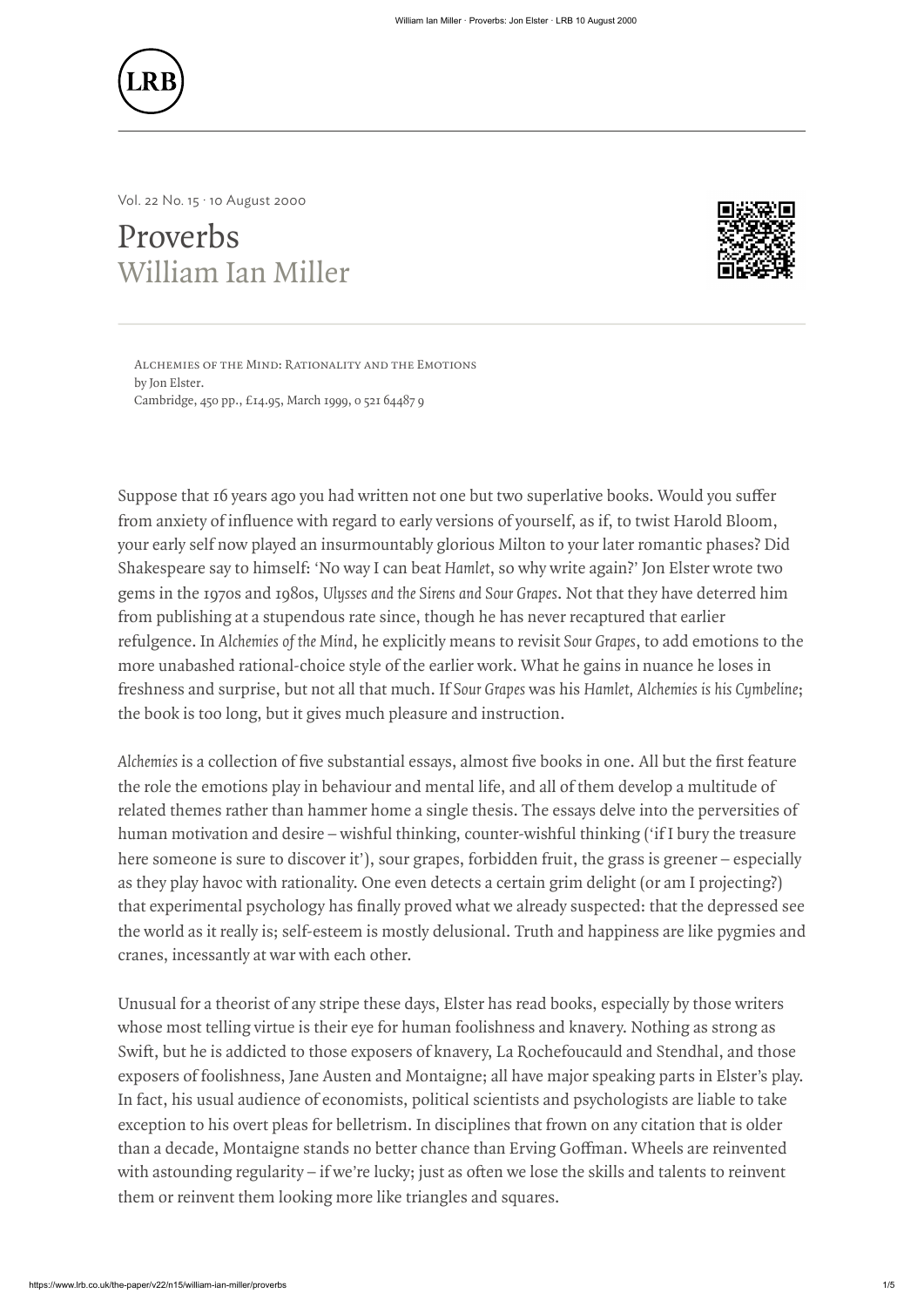human motivation, the impossibility of lawlike generalisations in the social sciences and instead argues for a more modest means of explaining human behaviour short of admitting total defeat by settling for 'mere description'. I've never understood what this bugbear of 'mere description' is. If only a few illustrious theorists in the social sciences and especially the humanities would go in for it a little more, for clarity's sake or to prove to us that they actually know something before they begin to theorise. argues for a more modest means of explaining human behaviour short of admitting total defeat l<br>settling for 'mere description'. I've never understood what this bugbear of 'mere description' is.<br>Ionly a few illustrious theo

Lister sincesessy. "A Plea for Mechanisms" – concedes, given the perversisies and completisties (hereafts for Mechanisms') – the mean to conceles and monomic of sympatrical of the persister for ancore methanic strategy an Elster tries to construct a middle position which history, some anthropology and good social theory has always occupied. He takes his best examples of mechanisms from Tocqueville. A mechanism is a causal pattern, a causal story, that cannot predict like a law but can supply sense than take that as a cause for dismissing his observations as so much folk psychology, he celebrates, within limits, proverbial psychological wisdom. No trite social constructionist mantras about there being no such thing as common sense, the presence of so many of the same proverbs across time and space gives the mantra the lie. Proverbial expressions – sour grapes, forbidden fruit, out of sight out of mind and so on – give accounts of behaviour that let us answer the question 'why did he do that?' **Example 19 Example 10 Controllar Controllar Controllar** (1918  $\mu$  and complexiities of thurman inotivation, the impossibility of lawility is concedes, given the perversities and consulaties of at the contrary and in Ellister's first essay – 'A Plea for Mechanisms' – concedes, given the perversities and complexities<br>abunuan motivation, the impossibility of lawlike generalisations in the social sciences and instead<br>argues for a more mo whene view - 2000 to - 2000 to - 2000 to - 2000 to - 2000 to - 2000 to - 2000 to - 2000 to - 2000 to - 2000 to - 2000 to - 2000 to - 2000 to - 2000 to - 2000 to - 2000 to - 2000 to - 2000 to - 2000 to - 2000 to - 2000 to -**Elsert's first essay** --- A Dea for Mechanismi - concedes, given the perceristes and complexities of thuman mutivation, the impossibility of lawihle generalisations in the social sciences and instead<br>hymnes for a more mo Share when the star is the Molecular star in the star in the star in the star in the star in the star in the star in the star in the star in the star in the star in the star in the star in the star in the star in the star **Example 12**<br> **Example 18**<br> **Example 16** the formula in conceles, given the percenticis and complexities of<br>
human moricalito, the impossibility of landing human behaviour short of collabilities of<br> **Example 5** for annote If ster s first essay – 'n Plea for Mechanism's - "news series" are notes that scientific politics of contents and complexite of burnta nutricaion, the interpretention from the prevention and isomethe scientific particles

Elster delights in paradox. Almost every proverb has another proverb that points in the opposite direction. And no wonder, for in so many settings it's just as likely for someone to do X as minus the fact, that lets one child raised by alcoholics become a teetotaller and another follow in his parents' footsteps. Not all mechanisms come in proverbial pairs but the ones that do are the ones that motivate Elster to his most interesting observations and make him seem a radical indeterminist at times when that is precisely what he would wish to avoid.

The next essay – 'Emotions before Psychology' – is a polemic mostly directed at social science. The claim is baldly stated: we can learn more about the emotions from moralists, novelists and of passions – anger, fear, envy, shame – rather than that of 'le petit objet a', 'le Nom du Père', even id and superego. So-called theory in literary and cultural studies could do worse than attend to Elster, or any number of books written before 1800.

than with envy, shame, hope, relief and pity, but can anyone deny his larger claim? He credits Aristotle, with considerable justice, with the most perspicacious philosophic discussion of the emotions. My own nominee for that role would be Adam Smith in his Theory of Moral Sentiments, which Elster surprisingly ignores. But he makes his case forcefully by letting loose Montaigne, La Rochefoucauld, Austen, George Eliot and Stendhal. He has an eye for the perfect quotation and sends you back to these writers better equipped to read them.

Few are as good as the French moralists at fathoming the ways of vanity, pridefulness, hypocrisy and self-deception. If the moralists had nothing to recommend them other than their studied mistrust of all aspects of satisfaction and self-satisfaction, that should be enough to recommend them, caught as we are in an age of low-cal self-esteem. Elster treats us instead to the wisdom of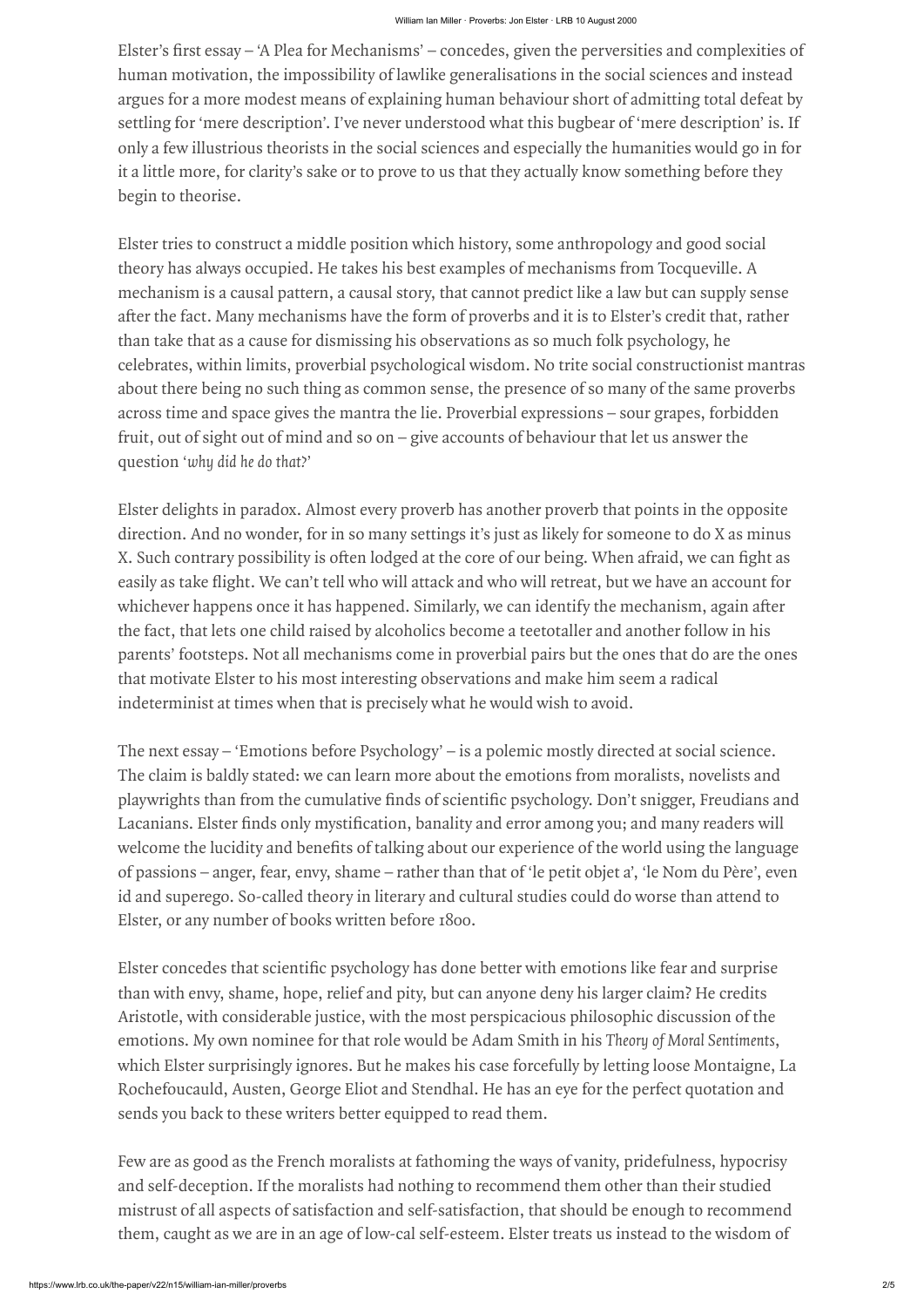Sometimes too generously. The moralists, Elster says, were highly aware of 'the paradox of honour', which is 'that people seek the esteem of those whom they do not themselves esteem.' But seeker. There are competing mechanisms at work here that Elster ignores. When those below us then a contrary effect sets in; we suspect that the real reason they are beneath us to begin with is<br>that they are so undiscerning as not to discern our fakery. The wheel of fortune effect, too, is at<br>work. Those below us that they are so undiscerning as not to discern our fakery. The wheel of fortune effect, too, is at<br>work. Those below us now will sometimes be above us; we take turns in the relative rankings and<br>when they are up, they wil work. Those below us now will sometimes be above us; we take turns in the relative rankings and when they are up, they will then be enviable and we will esteem them for the position they hold above us. WHENDER WHEN DEVANDENT WE DONTIFY INTO DRESS SURFARE SURFARE INTO THE SURFARE SURFARE INTO THE MORE TO DRESS SURFARE SURFARE SURFARE SURFARE SURFARE AND MONUT, which is that people seek the esteem of those whom they do not **Example 19** who the moralists, especially on amour-propre, adding to theirs his own by reading them astutely and generously.<br>
Sometimes too generously. The moralists, Elster says, were highly aware of 'the paradox of bono Example 2011 When levels are them or specially on amour-propre, adding to theirs his own by reading them astutely and generously.<br>
Sometimes too generously. The moralists, Elster says, were highly aware of the paradox of<br>

he lets the moralists off too casily by joining them in picking on the target of the wain honour-<br>he lets the moralists off too easily by joining them in picking on the target of the wain honour-<br>seeder. There are comparin esteem us we often find them more discerning and wiser than they at first appeared to us. But<br>then a contrary effect sets in, we suspect that the real reason they are beneath us to begin with is<br>that they are so undiscerni A long essay – 'Social Emotions in Historical Context' – is largely a treatment of honour, envy, shame and guilt, with extended discussions of ancient Greece, saga Iceland, 19th-century Corsica. is not given to bland pieties; it is a consistent virtue of his writing to follow out the necessary ancient moralisms regarding envy. 'Compared with the praise of the good by the good, the enjoyment of [others'] envy [of us] is like ashes in the mouth.' But isn't the enjoyment of the envy others may have for us a lot more pleasant than ashes in the mouth? Praise that doesn't cost the praise-giver anything to give lacks conviction. Doesn't their envy of us imbue with sincerity whatever praise they might give us? Envy is no less sincere than imitation. **Example 18** and the mondists, especially on amour-propee, adding to theirs his own by reading them astuely and<br>generously. Sometimes too generously. The mondiats, Elster says, were highly aware of 'the paradox of<br>thement'

the morality constant propre, staling or their bis own by mainly and<br>synchronic Source of the morality and the morality and the main of the morality of the morality of the more of the more of the more of the more of the mo Elster takes me to task on one point in my account of honour in an otherwise generous treatment of my work on saga Iceland, and in good saga idiom 'I would scarcely be a man' if I did not tax him somewhat in return. Elster wants to distinguish glory, a pure positional good – more for me means less for you – from honour, which can be more than zero sum – more for me may not mean less for you. But the Icelanders made no such distinction, nor the Greeks or Corsicans either for belief that the heroes of old were always grander than any of the present day; there is less honour to go around now than before. The point is not that two male combatants cannot both come away from a duel with their honour enhanced, it is that someone still has to pay the price. One saga example shows the honour both principal male adversaries gain to have been funded by their lesser ranked constituents, by their women and servants. Elster says this is implausible since the women are not players in the honour game. But honour is not just a play among men, it is also about keeping women and slaves in their place by asserting the entire male honour system against them. And when two men both walk away from an encounter looking good it is not unusual for them to claim that they did so because they knew better than to act like brawling slaves or the meralities, especially on amou- youve a resear solence is very staing them assumes the merelian of the male honour system in the male honour system of the male honour system in the male honour system of the merelian of distribute by kicking the low in the teeth. In other words, there is a gendered story to tell about how the male ethic of honour is situated in feuding culture which Elster is blind to. the anomalism, espectral by us answer on the swee on the means of the case 75.<br>To the state there is a group of the thermalism, there is a group of a state of the product<br>increase of the means of the state of the state of

generously.

The fourth essay – 'Rationality and the Emotions' – is as good an introduction to the study of the emotions as any I know. It is well-informed, judicious and consistently acute. The literature on emotions still hasn't come to terms with whether there is a 'real' category that can include such disparate things as love, disgust, regret, boredom, but not sexual desire, pain, thirst or hunger. to include; and emotion theorists' lists of the basic emotions are as varied as are emotion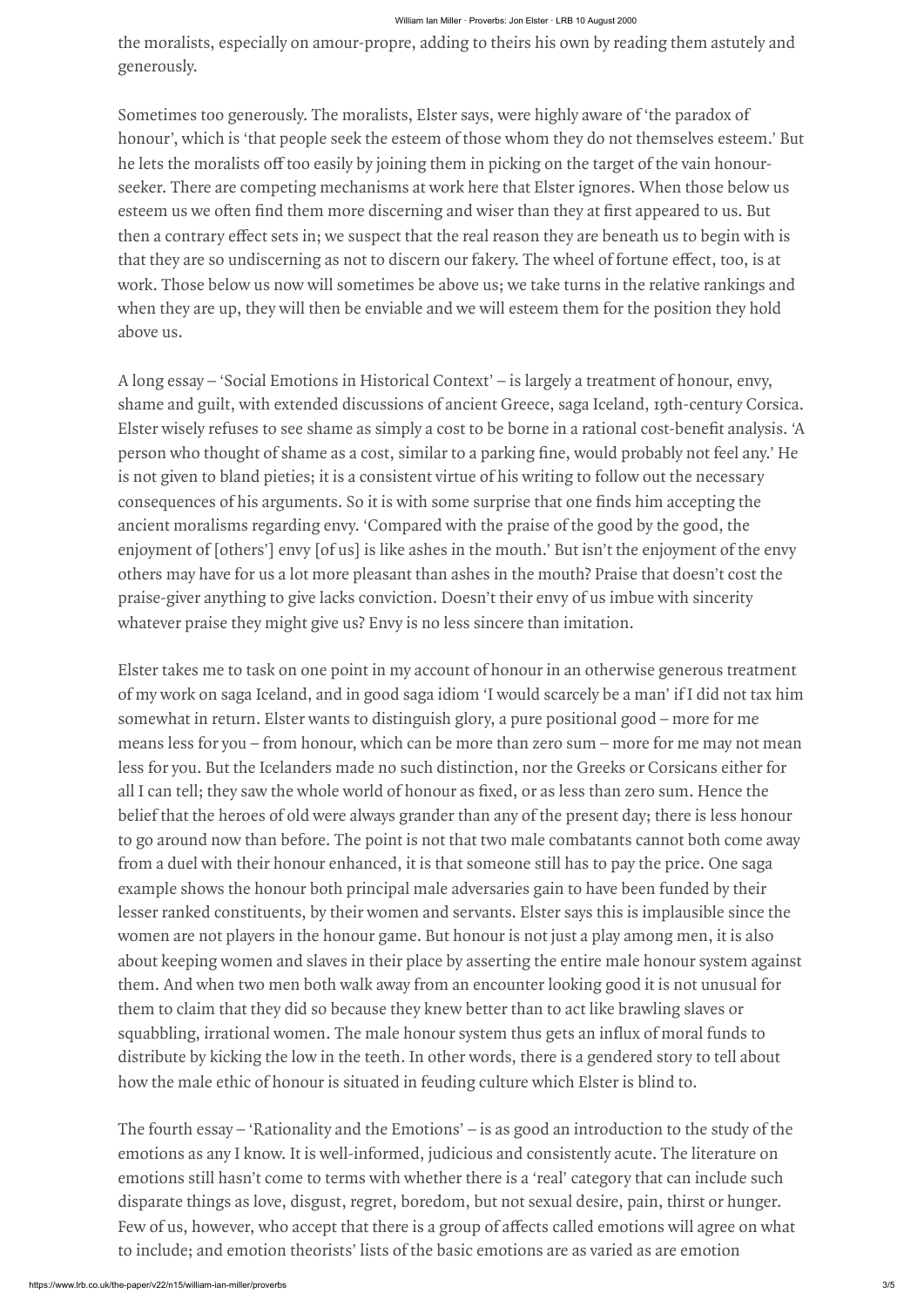# William Ian Miller · Proverbs: Jon Elster · LRB 10 August 2000

socially, psychologically and morally – sentiments like disgust, envy, shame and anger are. Even the emotion of relief exfoliates beyond belief: why is so much pleasure as much a matter of relief as simple joy? Relief when you stop banging your head against the wall, relief when an impending direction, makes you feel better than the neutral position you were in before whichever disaster maria many individual emotions provide more interferome in the computer content of a solution of the concilly, psychologically and morally – sentiments like disgust, envy, shame and anger are. Even the emotion of relief ex

disaster veers of or fails to materialise, relief at escaping the boring colleague heading in your<br>direction, makes you feel better than the neutral position you were in before whichever disaster<br>loomed. We find solace in loomed. We find solace in thinking just how much worse off we could have been.<br>With such material, how can anyone go wrong? Well, just try reading emotions studies; many do<br>go wrong. Elster is a relief, because of his eye With such material, how can anyone go wrong? Well, just try reading emotions studies; many do go wrong. Elster is a relief, because of his eye for the interesting, his crisp manner of presentation and his way of developing the big issues – the passions' relation to reason and interest – by means of concrete examples drawn from history and literature. He joins many in arguing that emotions circuitry. Emotions are intimately connected with cognition and they have intentional objects: they are about something. He aligns himself with the traditional view that emotions are undergone, that we are more or less at their mercy, that we cannot choose them. His treatment of their appropriateness, however, is thinly limited to the proper relation between emotions and the beliefs that give rise to them, rather than to the Smithian issue of the proper display and modulation of emotion. Though we may not quite be able to choose our emotions, we have considerable control over the extent to which we show them or whether to fake them. Proper socialisation is a function of gaining competence in managing their display. emotions can mean to the interactions can mean to the state of the state in state for solutions can mean for the state of the state in any interactions and any interactions and the state of the state of the state of the st **EXECUTE THE CONSULTERT THE MECHANISM CONSULTERT IN THE CONSULTERT IN THE CONSULTERT IN THE CONSULTERT IN THE CONSULTERT IN THE CONSULTERT IN THE CONSULTERT IN THE CONSULTERT IN THE CONSULTERT IN THE CONSULTERT IN THE CONS** 

https://www.lrb.co.uk/the-paper.org/william-in-miller-state-for-state-for-state-for-state-for-state-for-state-for-state-for-state-for-state-for-state-for-state-for-state-for-state-for-state-for-state-for-state-for-state-fo To those who think of the Elster of Ulysses and Sour Grapes as trying to save rational choice from its friends in economics departments, this Elster goes farther and rejects the notion that the between emotions, interest and reason is more complex than simple theories of rational actors and homo economicus would ever let it be. These interactions are the topic of his last chapter, from which the book takes its title. Here Elster distinguishes between the unconscious transmuting of our motives into more acceptable ones and the conscious misrepresentation of our motives, the transmutation and misrepresentation mix and mingle. Both are, in La Rochefoucauld's idiom, the homage vice pays to virtue. The desire to look good to others and to look good to ourselves imposes enormous burdens on the way we pose, posture and argue our interests. Bending the body and the tongue so as to be estimable and self-estimable sets in motion strange alchemies in which we start to accord our actual motives and beliefs with what we say. What starts out a fake ends up with us a bit more decent than we supposed ourselves to be. Lip service has the capacity to become service itself, as intolerant orthodox authorities have long known. Just saying the credo is enough to make most of us safe and sound.

Elster makes room for unconscious emotions (he calls them 'proto-emotions'), a tricky notion: in what way can an emotion be entirely unconscious given that feelings are involved? He argues for weak proto-emotions – those for which the relevant culture has no concept – and strong protoemotions: those that a person might become aware of and probably will, since the culture has made the concept available, though the person currently does not recognise what others can readily observe about him – that he is in their grip. With his dizzying propensity to taxonimise, Elster even adds semi-strong proto-emotions: when the emotion is available in the culture but something in the person won't let him access it. Here we seem to enter the world of the still very useful Freudian notions of sublimation and repression, though Elster would prefer not to talk that way.